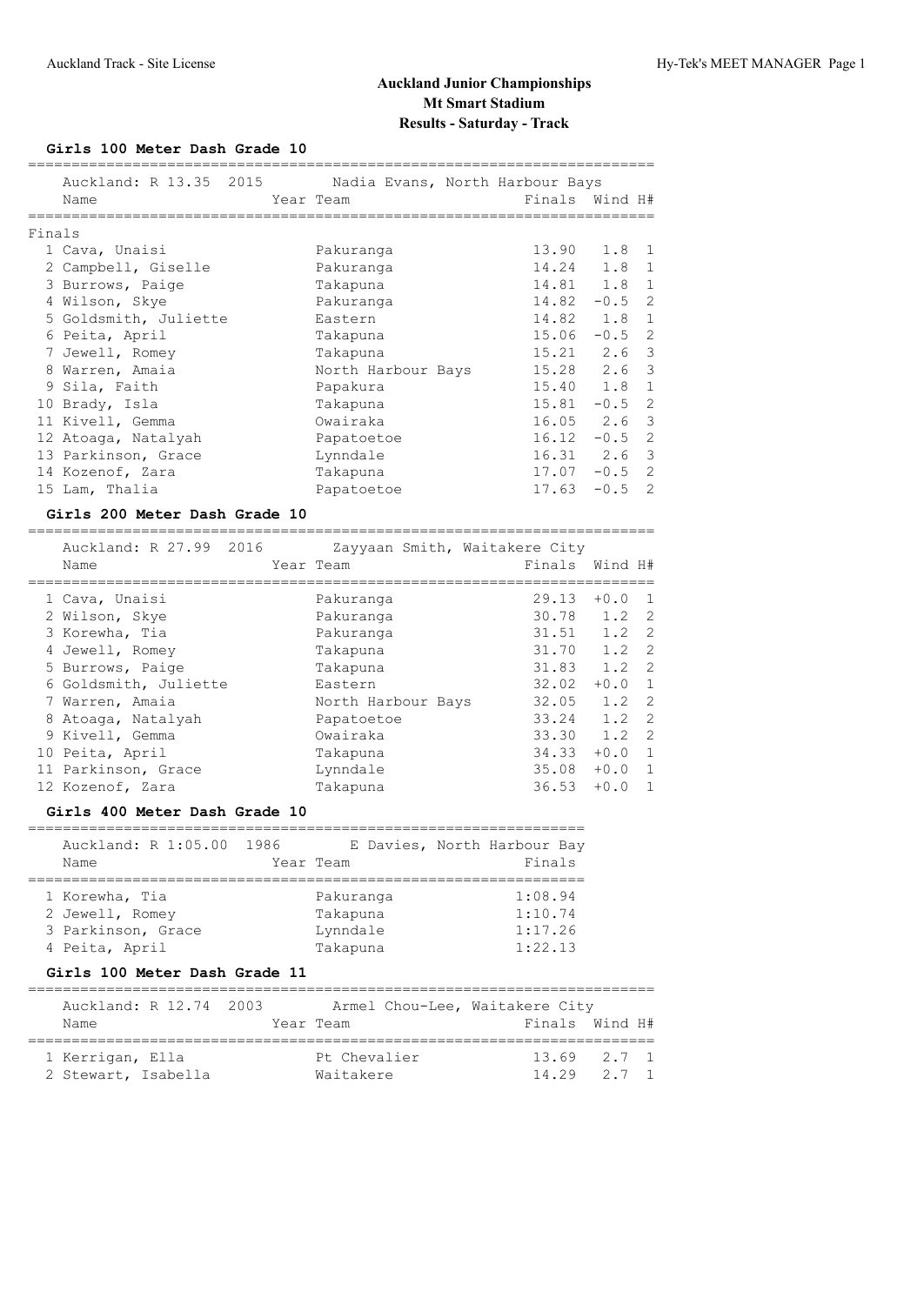#### **....Girls 100 Meter Dash Grade 11**

| 3 Ashley, Miller         | North Harbour Bays | $14.31 - 0.1$ 2 |       |  |
|--------------------------|--------------------|-----------------|-------|--|
| 4 Ireland, Juno          | Waitakere          | $14.47 - 0.1$ 2 |       |  |
| 5 Udomsak, Shyloh        | Takapuna           | 14.70 2.7 1     |       |  |
| 6 Maltby, Dominique      | Takapuna           | $15.16 - 0.1$ 2 |       |  |
| 7 Barrington-Tulaga, Ava | Mangere Otahuhu    | $15.19 - 0.1$ 2 |       |  |
| 8 Beaumont, Isobel       | Lynndale           | $15.25$ $2.7$ 1 |       |  |
| 9 Lopeti, Mele           | Lynndale           | 15.73           | 2.7 1 |  |

#### **Girls 200 Meter Dash Grade 11**

========================================================================

| Auckland: R 26.61 2016 | Nadia Evans, North Harbour Bays |                |                  |                |
|------------------------|---------------------------------|----------------|------------------|----------------|
| Name                   | Year Team                       | Finals Wind H# |                  |                |
|                        |                                 |                |                  |                |
| 1 Kerrigan, Ella       | Pt Chevalier                    | 28.98          | 1.6 <sub>2</sub> |                |
| 2 Ireland, Juno        | Waitakere                       | 29.24          | 1.6 <sub>2</sub> |                |
| 3 Todd, Sienna         | Waitakere                       | 29.39          | $1.7 \quad 1$    |                |
| 4 Stewart, Isabella    | Waitakere                       | 29.86          | $1.7 \quad 1$    |                |
| 5 Ashley, Miller       | North Harbour Bays              | 30.00          | $1.7 \quad 1$    |                |
| 6 Maltby, Dominique    | Takapuna                        | 30.65          | $1.7 \quad 1$    |                |
| 7 Moyle, Eden          | Eastern                         | 30.65          | $1.7 \quad 1$    |                |
| 8 Britten, Lucy        | North Harbour Bays              | 30.82          | 1.6 <sub>2</sub> |                |
| 9 Udomsak, Shyloh      | Takapuna                        | 30.96          | 1.6 <sub>2</sub> |                |
| 10 Beaumont, Isobel    | Lynndale                        | 31.07          | $1.7 \quad 1$    |                |
| 11 Day, Morgan         | Pakuranga                       | 32.32          | 1.6 <sub>2</sub> |                |
| 12 Lopeti, Mele        | Lynndale                        | 32.49          | 1.7              | $\overline{1}$ |

#### **Girls 400 Meter Dash Grade 11**

## ================================================================

| Auckland: R 1:01.24 2017<br>Name | Jessica Honey, Takapuna<br>Year Team | Finals  |
|----------------------------------|--------------------------------------|---------|
| 1 Vosper, Ariana                 | Takapuna                             | 1:07.70 |
| 2 Moyle, Eden                    | Eastern                              | 1:07.86 |
| 3 Lopeti, Mele                   | Lynndale                             | 1:11.12 |
| 4 Herde, Sophie                  | North Harbour Bays                   | 1:11.69 |
| 5 Maulvurfs, Sofia               | Lynndale                             | 1:13.71 |
| 6 Free, Fionnuala                | Takapuna                             | 1:17.82 |

#### **Girls 1200 Meter Race Walk Grade 11**

|      |               | Auckland: R 7:17.31 2020 |           | Yandri Fourie, Pakuranga |
|------|---------------|--------------------------|-----------|--------------------------|
| Name |               |                          | Year Team | Finals                   |
|      | 1 Day, Morgan |                          | Pakuranga | 6:36.93R                 |

#### **Girls 100 Meter Dash Grade 12**

| Auckland: R 12.62 1985 | T Pai, Papatoetoe  |                 |
|------------------------|--------------------|-----------------|
| Name                   | Year Team          | Finals Wind H#  |
| 1 Tirado, Fernanda     | North Harbour Bays | $13.26 - 0.3$ 2 |
| 2 Reid, Esme           | Eastern            | $13.55$ $1.4$ 1 |
| 3 Earley, Madison      | Waitakere          | 13.78 1.4 1     |
| 4 Young, Eleanor       | Pakuranga          | $14.42 - 0.3$ 2 |
| 5 Lathwood, Jessica    | Takapuna           | $14.58 - 0.3$ 2 |
|                        |                    |                 |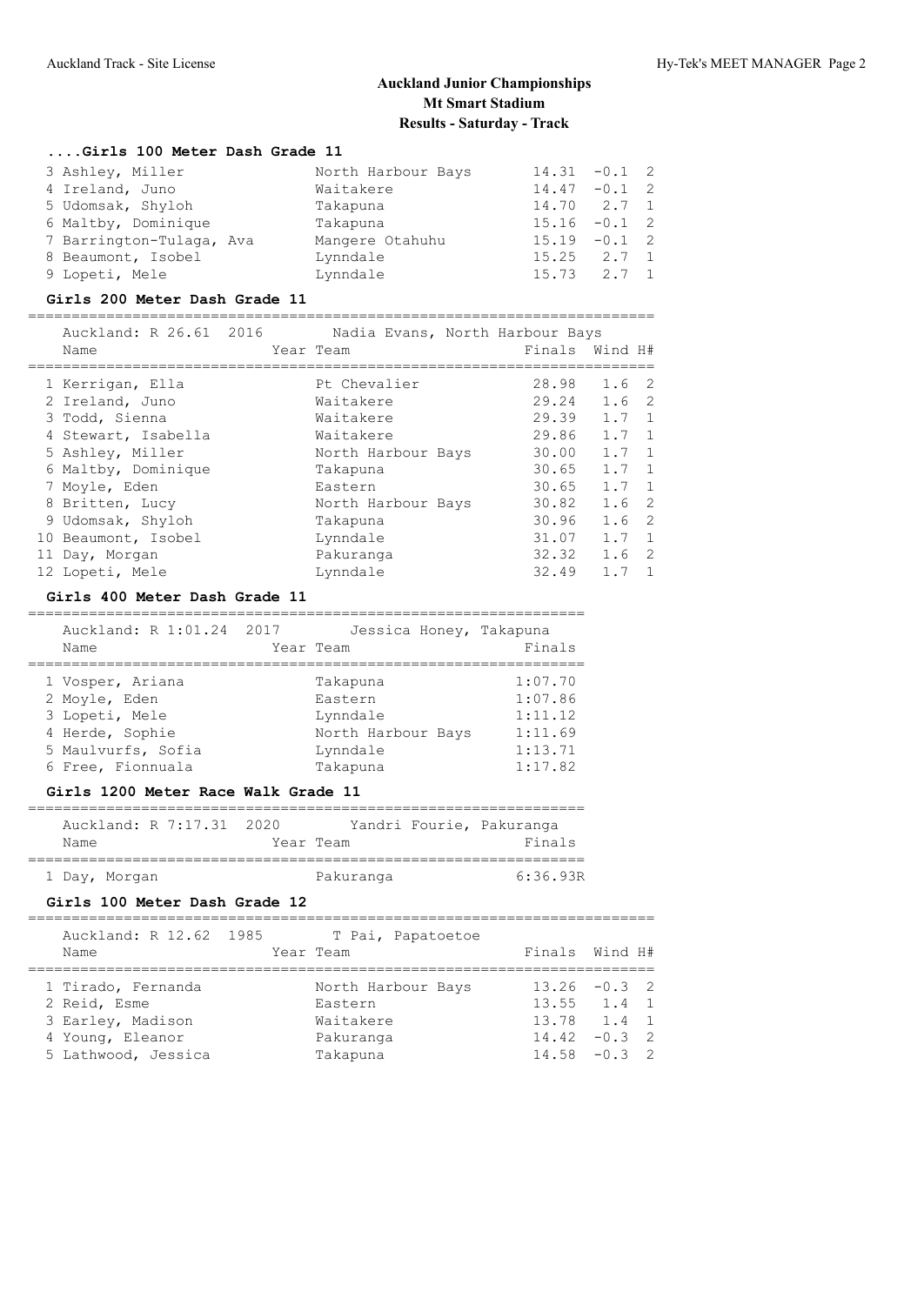#### **....Girls 100 Meter Dash Grade 12**

| 6 McKenzie, Amelia | Pakuranga | 14.70 1.4 1     |  |
|--------------------|-----------|-----------------|--|
| 7 Naeata, Harmony  | Waitakere | 15.02 1.4 1     |  |
| 8 Tukukino, Jordyn | Manurewa  | $15.09 - 0.3$ 2 |  |

#### **Girls 200 Meter Dash Grade 12**

| Auckland: R 26.38 2019 |           | Talia van Rooyen, North Harbour Bays |                 |  |
|------------------------|-----------|--------------------------------------|-----------------|--|
| Name                   | Year Team | Finals Wind H#                       |                 |  |
|                        |           |                                      |                 |  |
| 1 Reid, Esme           | Eastern   |                                      | $27.84$ 1.2 2   |  |
| 2 Earley, Madison      | Waitakere |                                      | $28.81 - 0.8$ 1 |  |
| 3 McManus, Hannah      | Waitakere |                                      | $29.43 - 0.8$ 1 |  |
| 4 Young, Eleanor       | Pakuranga |                                      | $29.61 - 0.8$ 1 |  |
| 5 Naeata, Harmony      | Waitakere |                                      | $30.47$ 1.2 2   |  |
| 6 Lathwood, Jessica    | Takapuna  |                                      | $31.07 -0.8$ 1  |  |
| 7 Barnett, Isabella    | Papakura  |                                      | 33.46 1.2 2     |  |
|                        |           |                                      |                 |  |

## **Girls 400 Meter Dash Grade 12**

| Auckland: R 59.88 2004<br>Name | Shani Wells, Papakura<br>Year Team | Finals  | H#            |
|--------------------------------|------------------------------------|---------|---------------|
| 1 Reid, Esme                   | Eastern                            | 1:02.59 |               |
| 2 Gwin, Scarlett               | Waitakere                          | 1:03.06 |               |
| 3 Earley, Madison              | Waitakere                          | 1:03.93 |               |
| 4 McManus, Hannah              | Waitakere                          | 1:03.95 | $\mathcal{L}$ |
| 5 Lindsay, Zari                | Ellerslie                          | 1:05.08 |               |
| 6 Towers, Amy                  | North Harbour Bays                 | 1:06.33 | $\mathcal{P}$ |
| 7 Collinge-Coker, Georgina     | Helensville                        | 1:06.48 |               |
| 8 Lathwood, Jessica            | Takapuna                           | 1:12.12 | っ             |

#### **Girls 80 Meter Hurdles Grade 12**

| Auckland: R 11.90 1993<br>Name | Dorothy Nacewa, Pakuranga<br>Year Team | Finals | Wind |
|--------------------------------|----------------------------------------|--------|------|
| 1 Tirado, Fernanda             | North Harbour Bays                     | 14.23  | 3.6  |
| 2 Naeata, Harmony              | Waitakere                              | 15.33  | 3.6  |
| 3 McKenzie, Amelia             | Pakuranga                              | 15.68  | 3.6  |
| 4 Koole, Veronique             | Pakuranga                              | 16.02  | 3.6  |
| 5 Tukukino, Jordyn             | Manurewa                               | 16.10  | 3.6  |
| 6 Lathwood, Jessica            | Takapuna                               | 16.40  | 3.6  |

#### **Girls 1200 Meter Race Walk Grade 12**

| Auckland: R 7:10.47 20/03/2021 Yandri Fourie, Pakuranga |           |                       |                    |
|---------------------------------------------------------|-----------|-----------------------|--------------------|
| Name                                                    | Year Team |                       | Finals             |
|                                                         |           |                       |                    |
| 1 Koole, Veronique<br>2 Tukukino, Jordyn                |           | Pakuranga<br>Manurewa | 7:24.23<br>7:47.74 |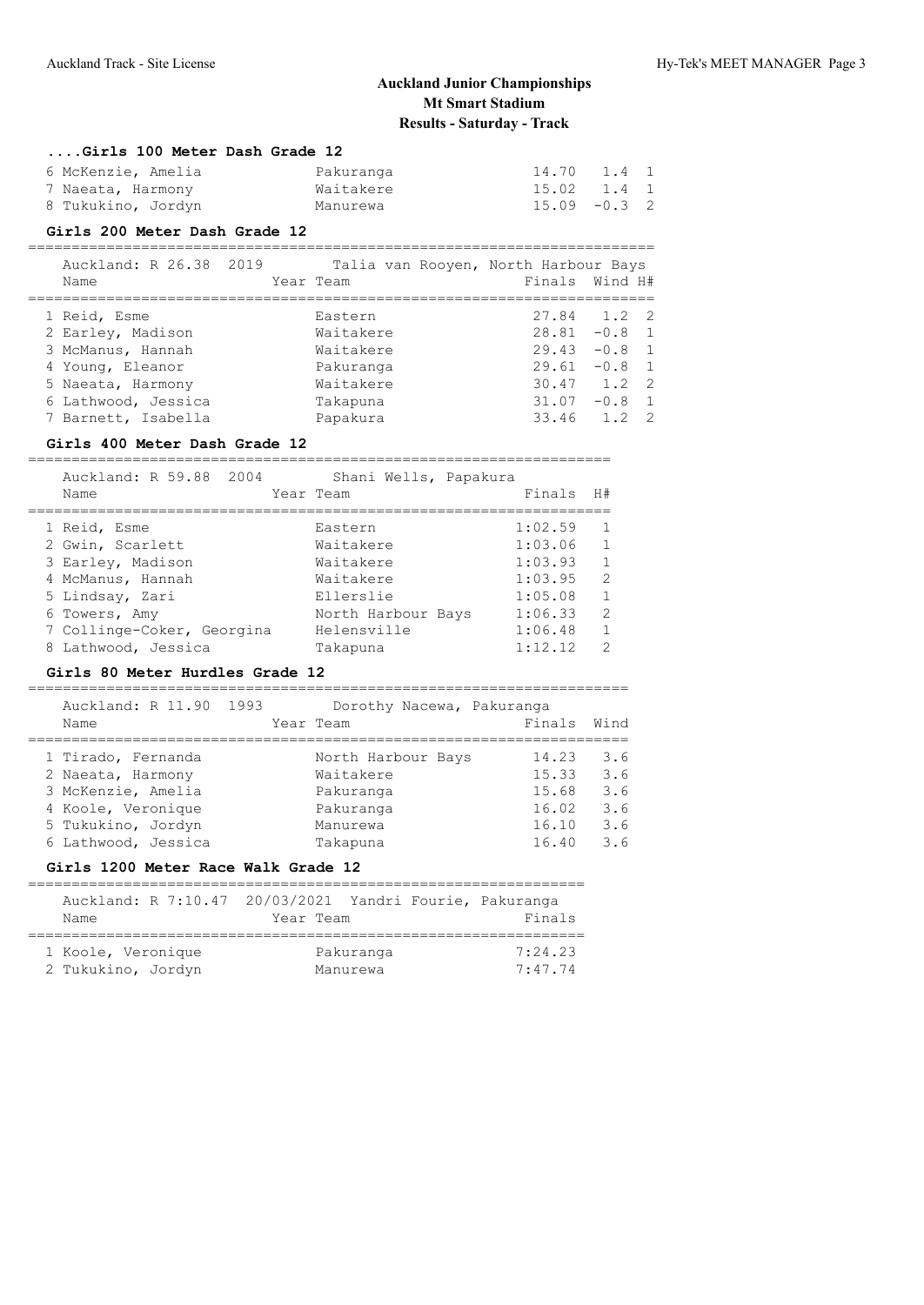## **Girls 100 Meter Dash Grade 13**

| Name                                   |      | Auckland: R 12.44 8/02/2020 Talia van Rooyen, NHB<br>Year Team | Finals                | Wind H#          |                     |
|----------------------------------------|------|----------------------------------------------------------------|-----------------------|------------------|---------------------|
|                                        |      |                                                                |                       |                  |                     |
| 1 Moyle, Sienna                        |      | Eastern                                                        | 12.92                 | 1.9              | 2                   |
| 2 Nasrabadi, Jacqui                    |      | Eastern                                                        | 12.94                 | 1.7              | $\mathcal{S}$       |
| 3 Scally, Kendra                       |      | Waitakere                                                      | 13.17                 | 1.9              | $\overline{c}$      |
| 4 Young, Emma                          |      | North Harbour Bays                                             | 13.23                 | 1.9              | 2                   |
| 5 McGoon, Nadja                        |      | North Harbour Bays                                             | 13.48                 | 0.6              | $\mathbf{1}$        |
| 6 Masters, Maia                        |      | Waitakere                                                      | 13.51                 | 0.6              | $\mathbf{1}$        |
| 7 Stowers, Eva                         |      | North Harbour Bays                                             | 13.86                 | 1.9              | $\mathbf{2}$        |
| 8 McKenzie, Jetta                      |      | Roskill South                                                  | 13.91                 | 1.7              | $\mathcal{E}$       |
| 9 Gear, Lisa                           |      | Takapuna                                                       | 13.94                 | 0.6              | $\mathbf{1}$        |
| 10 Stowers, Marina                     |      | North Harbour Bays                                             | 14.00                 | 1.9              | $\overline{2}$      |
| 11 Mahani, Keira                       |      | Papatoetoe                                                     | 14.01                 | 1.7              | $\mathcal{E}$       |
| 12 Smithson, Elise                     |      | Eastern                                                        | 14.06                 | 1.7              | $\mathfrak{Z}$      |
| 13 Kumar, Stazia                       |      | Manurewa                                                       | 14.39                 | 1.9              | $\overline{2}$      |
| 14 Bailey, Madeline                    |      | Papakura                                                       | 14.83                 | 0.6              | $\mathbf{1}$        |
| 15 Kamo, Kaliyah                       |      | Manurewa                                                       | 16.67                 | 1.7              | $\mathcal{S}$       |
| 16 Lam, Arnika                         |      | Papatoetoe                                                     | 16.80                 | 1.9              | $\overline{2}$      |
|                                        |      |                                                                |                       |                  |                     |
| Girls 200 Meter Dash Grade 13          |      |                                                                |                       |                  |                     |
|                                        |      |                                                                |                       |                  |                     |
| Auckland: R 25.84                      | 2019 | Zayyaan Smith, Waitakere City                                  |                       |                  |                     |
| Name                                   |      | Year Team                                                      | Finals                | Wind H#          |                     |
| ___________________                    |      | _____________                                                  | ===================== |                  |                     |
| 1 Moyle, Sienna                        |      | Eastern                                                        | 26.71                 | 0.6              | $\overline{c}$      |
| 2 Scally, Kendra                       |      | Waitakere                                                      | 27.35                 | 0.6              | 2                   |
| 3 Nasrabadi, Jacqui                    |      | Eastern                                                        | 27.40                 | 0.5              | $\mathbf{1}$        |
| 4 McGoon, Nadja                        |      | North Harbour Bays                                             | 27.67                 | 0.5              | $\mathbf{1}$        |
| 5 Guy, Mackenzie                       |      | North Harbour Bays                                             | 27.97                 | 0.6              | 2                   |
| 6 Young, Emma                          |      | North Harbour Bays                                             | 28.01                 | 0.6              | $\overline{2}$      |
| 7 Masters, Maia                        |      | Waitakere                                                      | 28.02                 | 0.6              | $\overline{c}$      |
| 8 Lynch, Hannah                        |      | Hillsborough                                                   | 28.53                 | $-0.2$           | $\mathfrak{Z}$      |
| 9 McKenzie, Jetta                      |      | Roskill South                                                  | 28.68                 | $-0.2$           | $\mathfrak{Z}$      |
| 10 Mahani, Keira                       |      | Papatoetoe                                                     | 29.22                 | 0.6              | $\overline{c}$      |
| 11 Barrett-Hamilton, Lauren            |      | Waitakere                                                      | 29.25                 | 0.5              | $\mathbf{1}$        |
| 12 Smithson, Elise                     |      | Eastern                                                        | 29.53                 | $-0.2$           | $\mathcal{E}$       |
| 13 O'Sullivan, Mary                    |      | Hillsborough                                                   | 30.38                 | 0.5              | $\mathbf{1}$        |
| 14 Kumar, Stazia<br>15 Brown, Isabella |      | Manurewa<br>Waitakere                                          | 30.42<br>32.35        | $-0.2$<br>$-0.2$ | $\mathfrak{Z}$<br>3 |

## **Girls 400 Meter Dash Grade 13**

| Auckland: R 59.04 1984<br>Name          |  | M Conway, Auckland Athletic Club<br>Year Team | Finals H#          |                              |
|-----------------------------------------|--|-----------------------------------------------|--------------------|------------------------------|
| 1 Nasrabadi, Jacqui<br>2 Gear, Lisa     |  | Eastern                                       | 1:01.58<br>1:02.51 | $\mathcal{L}$                |
| 3 Guy, Mackenzie                        |  | Takapuna<br>North Harbour Bays                | 1:02.58            | $\mathcal{L}$                |
| 4 Haines, Sophia<br>5 Haigh, Isabella   |  | Waitakere<br>Lynndale                         | 1:03.26<br>1:06.47 | $\mathbf{1}$<br>$\mathbf{1}$ |
| 6 Kumar, Stazia<br>7 Mediratta, Kenisha |  | Manurewa<br>Lynndale                          | 1:14.18<br>1:19.47 | $\mathcal{P}$                |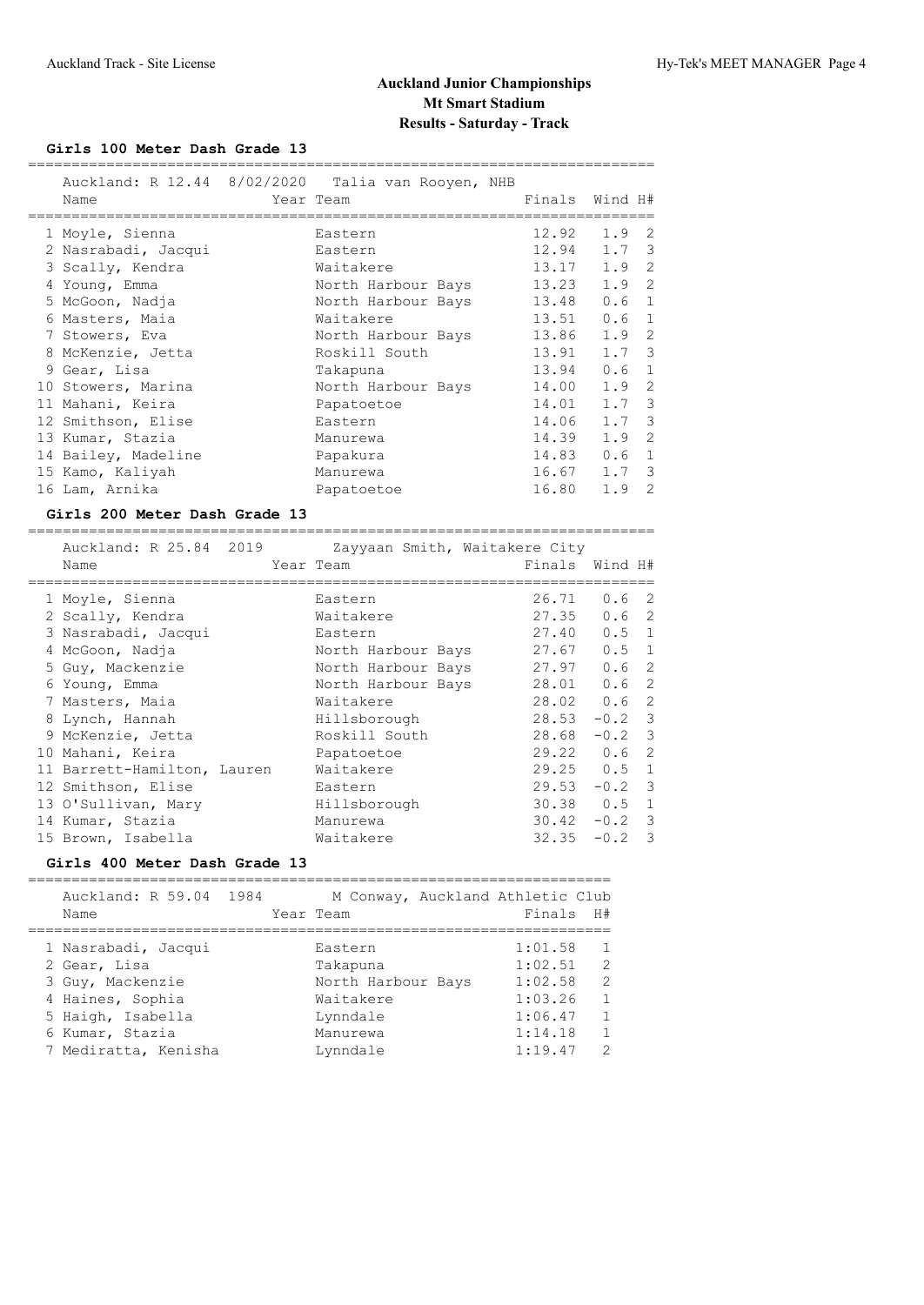=====================================================================

### **Girls 80 Meter Hurdles Grade 13**

| Auckland: R 12.07 2003<br>Name                                                             | Sarah Saddleton, Waiuku<br>Year Team              |                                  | Finals Wind H#                                                   |
|--------------------------------------------------------------------------------------------|---------------------------------------------------|----------------------------------|------------------------------------------------------------------|
| 1 Barrett-Hamilton, Lauren<br>2 Chalmers, Nina<br>3 O'Sullivan, Mary<br>4 Bailey, Madeline | Waitakere<br>Owairaka<br>Hillsborough<br>Papakura | 13.68<br>15.18<br>15.25<br>15.30 | $3.1 \quad 2$<br>$3.1 \quad 2$<br>$3.1 \quad 1$<br>$3.1 \quad 1$ |
| 5 Fourie, Yandri                                                                           | Pakuranga                                         | 16.10                            | $3.1 \quad 1$                                                    |
|                                                                                            |                                                   |                                  |                                                                  |

#### **Girls 1600 Meter Race Walk Grade 13**

| Auckland: R 8:39.76 2009 |  |           | Rachael Martin, Pakuranga |
|--------------------------|--|-----------|---------------------------|
| Name                     |  | Year Team | Finals                    |
|                          |  |           |                           |
| 1 Fourie, Yandri         |  | Pakuranga | 9:05.57                   |

#### **Girls 100 Meter Dash Grade 14**

| Auckland: R 12.11 8/02/2020<br>Marielle Venida, Pakuranga<br>Year Team<br>Name                                                                                | Finals                           | Wind                     |
|---------------------------------------------------------------------------------------------------------------------------------------------------------------|----------------------------------|--------------------------|
| 1 Bentley-Butz, Mia<br>North Harbour Bays<br>2 Sila, Avah<br>Papakura<br>3 Richardson-Miller, Keira<br>North Harbour Bays<br>4 Atoaga, Savannah<br>Papatoetoe | 12.82<br>13.03<br>13.33<br>14.13 | 1.4<br>1.4<br>1.4<br>1.4 |
| 5 Kruck, Mckenzie<br>North Harbour Bays<br>6 Caffery, Nora<br>Manurewa                                                                                        | 14.26<br>15.77                   | 1.4<br>1.4               |

#### **Girls 200 Meter Dash Grade 14**

| Auckland: R 24.95 2000<br>Name | Louise Jones, Papakura<br>Year Team | Finals | Wind |
|--------------------------------|-------------------------------------|--------|------|
| 1 Sila, Avah                   | Papakura                            | 26.75  | 0.3  |
| 2 Bentley-Butz, Mia            | North Harbour Bays                  | 26.79  | 0.3  |
| 3 Richardson-Miller, Keira     | North Harbour Bays                  | 28.24  | 0.3  |
| 4 Atoaqa, Savannah             | Papatoetoe                          | 29.19  | 0.3  |
| 5 Kruck, Mckenzie              | North Harbour Bays                  | 29.22  | 0.3  |

#### **Girls 400 Meter Dash Grade 14**

### ================================================================ Auckland: R 56.33 2000 Louise Jones, Papakura Name Year Team Finals ================================================================ 1 Shennan, Amy **Pt Chevalier** 1:03.10 2 Richardson-Miller, Keira North Harbour Bays 1:07.59

#### **Girls 80 Meter Hurdles Grade 14**

| Auckland: R 12.25 2010<br>Name | Madison Gipson, North Harbour Bays<br>Year Team |  | Finals Wind |     |
|--------------------------------|-------------------------------------------------|--|-------------|-----|
|                                |                                                 |  |             |     |
| 1 Sila, Avah                   | Papakura                                        |  | $12.79$ 2.4 |     |
| 2 Atoaga, Savannah             | Papatoetoe                                      |  | 13.67       | 2.4 |
| 3 Riseborough, Mulan           | Takapuna                                        |  | $14.53$ 2.4 |     |
|                                |                                                 |  |             |     |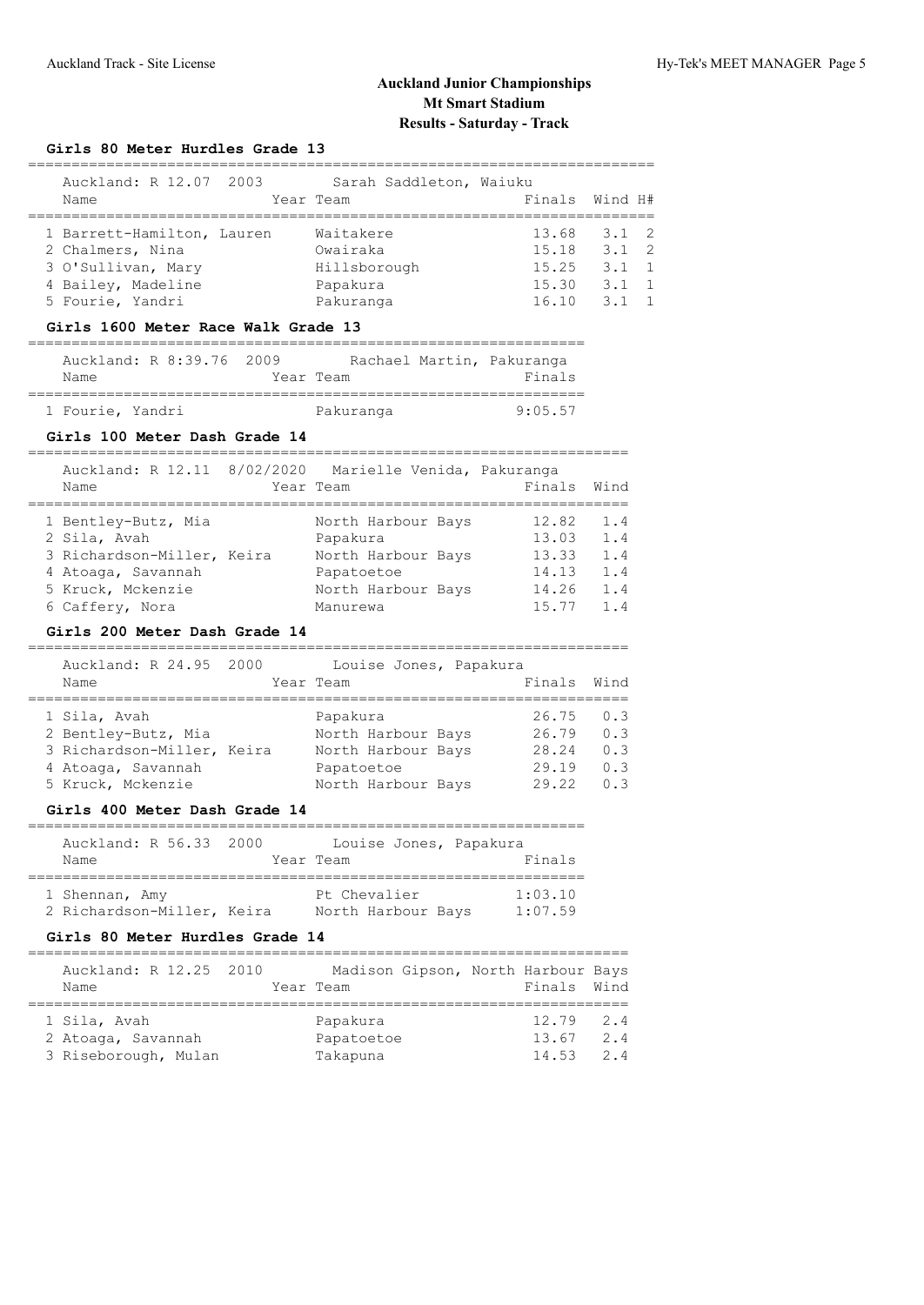#### **....Girls 80 Meter Hurdles Grade 14**

4 Marx, Angela Pukekohe 19.26 2.4

### **Girls 2000 Meter Race Walk Grade 14**

| Auckland: R 11:09.20 2009 |  |           |          | Sara-Amy Drummond, Pakuran |          |
|---------------------------|--|-----------|----------|----------------------------|----------|
| Name                      |  | Year Team |          |                            | Finals   |
|                           |  |           |          |                            |          |
| 1 Caffery, Nora           |  |           | Manurewa |                            | 15:55.58 |

# **Boys 100 Meter Dash Grade 10**

| Auckland: R 13.52 8/02/2020<br>Auckland: R 13.52 2020<br>Name | Matthew Fleming, NHB<br>Matthew Fleming, North Harbour Bays<br>Year Team | Finals Wind H# |                       |
|---------------------------------------------------------------|--------------------------------------------------------------------------|----------------|-----------------------|
| 1 McKendry, Daniel                                            | Takapuna                                                                 | 13.80          | $1.6-2$               |
|                                                               |                                                                          |                |                       |
| 2 Hartel, Sebastian                                           | Ellerslie                                                                | 14.03          | $1.6-2$               |
| 3 Ward, Jacob                                                 | Helensville                                                              | 15.07          | 1.6 <sub>2</sub>      |
| 4 Blakeman, Christian                                         | Waitakere                                                                | 15.19          | 1.6 <sub>2</sub>      |
| 5 Collinge-Coker, Benjamin                                    | Helensville                                                              | 15.34          | $1.4 \quad 1$         |
| 6 Barrett-Hamilton, Aidan                                     | Waitakere                                                                | 15.65          | $1.4 \quad 1$         |
| 7 Milina, Luka                                                | Pt Chevalier                                                             | 15.84          | $1.4 \quad 1$         |
| 8 Herbert, Liam                                               | Hillsborough                                                             | 16.58          | 1.4<br>$\overline{1}$ |
|                                                               |                                                                          |                |                       |

#### **Boys 200 Meter Dash Grade 10**

|  | Auckland: R 27.55 2007<br>Name | Henry Boyhan, Papakura<br>Year Team | Finals Wind H# |               |                |
|--|--------------------------------|-------------------------------------|----------------|---------------|----------------|
|  | 1 Hartel, Sebastian            | Ellerslie                           | 29.80          | 0.1           | $\overline{1}$ |
|  | 2 Anderson, Zack               | Pukekohe                            | 30.20          | $0.1 \quad 1$ |                |
|  | 3 Blakeman, Christian          | Waitakere                           | 31.45          | $2.2 \quad 2$ |                |
|  | 4 Ranchod, Mayson              | Lynndale                            | 32.19          | $2.2 \quad 2$ |                |
|  | 5 Milina, Luka                 | Pt Chevalier                        | 33.16          | $2.2 \quad 2$ |                |
|  | 6 Barrett-Hamilton, Aidan      | Waitakere                           | 33.69          | 0.1           | $\overline{1}$ |
|  | 7 Hocken, Marc                 | Ellerslie                           | 34.09          | $2.2 \quad 2$ |                |
|  | 8 Herbert, Liam                | Hillsborough                        | 35.02          | 2.2           | $\overline{2}$ |
|  |                                |                                     |                |               |                |

#### **Boys 400 Meter Dash Grade 10**

# ================================================================

| Auckland: R 1:02.84 1999<br>Name | Raymond Cullen, Papakura<br>Year Team | Finals  |
|----------------------------------|---------------------------------------|---------|
| 1 Tyson, Van                     | North Harbour Bays                    | 1:07.92 |
| 2 Collinge-Coker, Benjamin       | Helensville                           | 1:11.47 |
| 3 Milina, Luka                   | Pt Chevalier                          | 1:17.11 |
| 4 Ranchod, Mayson                | Lynndale                              | 1:20.26 |
| 5 Johnston, Zinzan               | Pukekohe                              | 1:28.23 |

## **Boys 100 Meter Dash Grade 11**

| Auckland: R 12.42 2005 |  |              | Joshua Cocker-Valu, Roskill South |             |
|------------------------|--|--------------|-----------------------------------|-------------|
| Name                   |  | Year Team    |                                   | Finals Wind |
|                        |  |              |                                   |             |
| 1 Nash, Jett           |  | Pt Chevalier |                                   | 136207      |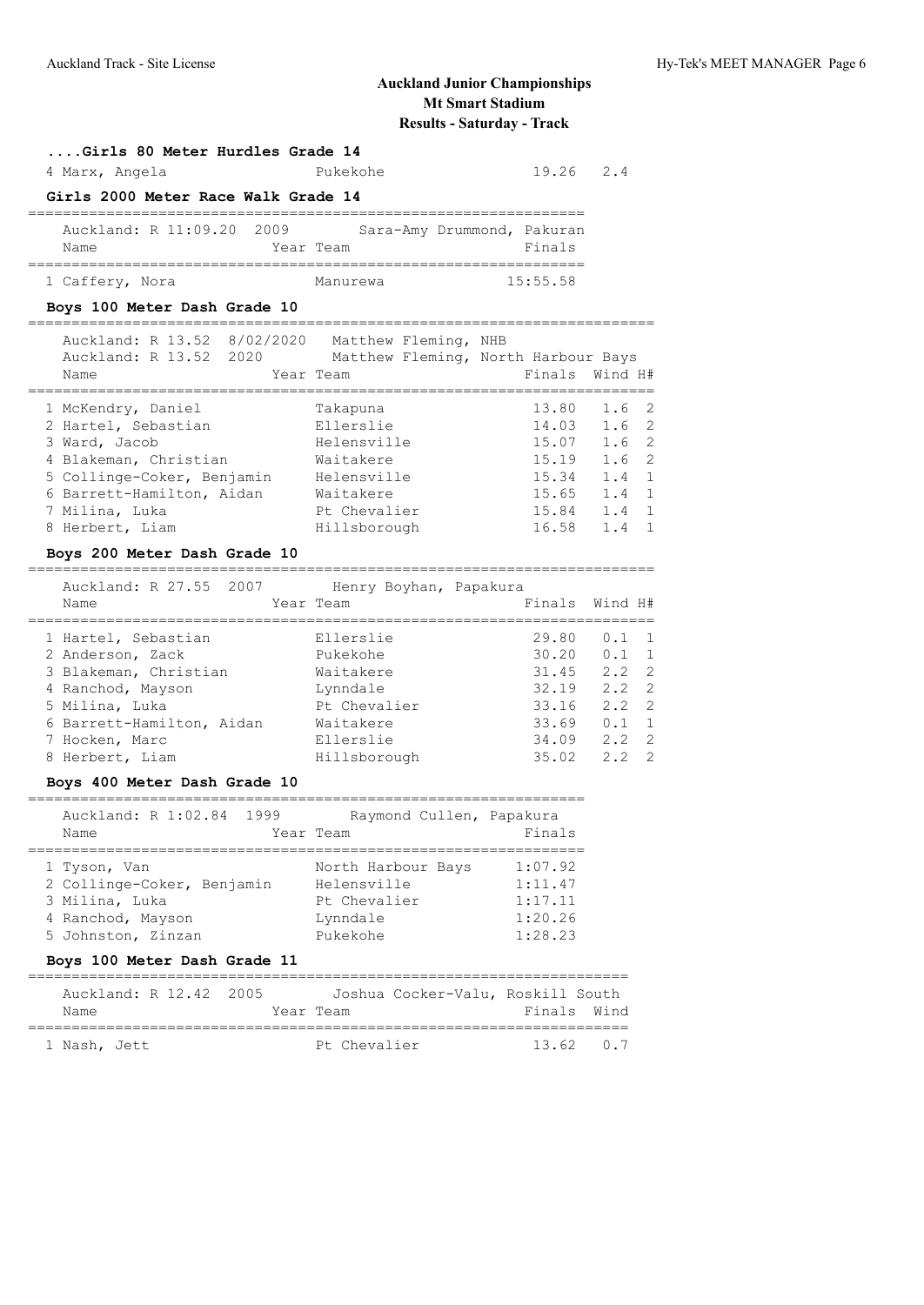#### **....Boys 100 Meter Dash Grade 11**

| 2 Samasoni, Jarel | Pakuranga          | $13.75$ 0.7 |  |
|-------------------|--------------------|-------------|--|
| 3 Te Tana, Luke   | North Harbour Bays | 13.94 0.7   |  |
| 4 Ioelu, Perseus  | Papatoetoe         | $14.23$ 0.7 |  |
| 5 Caffery, Leyon  | Manurewa           | 16.01 0.7   |  |

## **Boys 200 Meter Dash Grade 11**

| Auckland: R 25.80 2005 |  |            | Joshua Cocker-Valu, Roskill South |       |             |
|------------------------|--|------------|-----------------------------------|-------|-------------|
| Name                   |  | Year Team  |                                   |       | Finals Wind |
|                        |  |            |                                   |       |             |
| 1 MacCulloch, Harold   |  | Ellerslie  |                                   | 29.20 | 1.6         |
| 2 Samasoni, Jarel      |  | Pakuranga  |                                   | 29.92 | 1.6         |
| 3 Ioelu, Perseus       |  | Papatoetoe |                                   | 30.92 | 1.6         |

## **Boys 400 Meter Dash Grade 11**

| Auckland: R 58.25 1986 |           | Peter Lima, Papatoetoe |         |
|------------------------|-----------|------------------------|---------|
| Name                   | Year Team |                        | Finals  |
|                        |           |                        |         |
| 1 Healy, Tighe         |           | Papakura               | 1:03.59 |
| 2 MacCulloch, Harold   |           | Ellerslie              | 1:04.25 |
| 3 Brown, Benjamin      |           | Waitakere              | 1:07.62 |
| 4 Gonzales, Jy         |           | Lynndale               | 1:08.39 |

# **Boys 100 Meter Dash Grade 12**

|  | Auckland: R 11.98 2006<br>Name | Joshua Cocker-Valu, Roskill South<br>Year Team | Finals Wind H# |               |                |
|--|--------------------------------|------------------------------------------------|----------------|---------------|----------------|
|  | 1 Harris-Tavita, Calvin        | Pakuranga                                      | 12.76          | $1.3 \quad 2$ |                |
|  | 2 Fleming, Matthew             | North Harbour Bays                             | 13.07          | $1.7 \quad 1$ |                |
|  | 3 Lagatule, Zaibyn             | Waitakere                                      | 13.23          | $1.7 \quad 1$ |                |
|  | 4 Anderson, Oliver             | Pukekohe                                       | 13.40          | $1.3 \quad 2$ |                |
|  | 5 Wang, Chace                  | Pakuranga                                      | 13.46          | $1.7 \quad 1$ |                |
|  | 6 Graham, Charlie              | Hillsborough                                   | 13.82          | $1.3 \quad 2$ |                |
|  | 7 Burns, Jack                  | Pt Chevalier                                   | 13.87          | 1.7           | $\overline{1}$ |
|  | 8 Jesudas, Cyrus               | Papatoetoe                                     | 14.80          | $1.3 \quad 2$ |                |
|  | 9 Dunnet, Piripi               | Manurewa                                       | 15.04          |               | $\overline{1}$ |
|  |                                |                                                |                |               |                |

# **Boys 200 Meter Dash Grade 12**

| Auckland: R 24.96 2006<br>Name | Joshua Cocker-Valu, Roskill South<br>Year Team | Finals Wind H# |               |                |
|--------------------------------|------------------------------------------------|----------------|---------------|----------------|
| 1 Harris-Tavita, Calvin        | Pakuranga                                      | 26.08          | 0.4           | $\overline{1}$ |
| 2 Fleming, Matthew             | North Harbour Bays                             | 26.30          | $2.0 \quad 2$ |                |
| 3 Brady, Connor                | Takapuna                                       | 26.93          | $2.0 \quad 2$ |                |
| 4 Anderson, Oliver             | Pukekohe                                       | 27.20          | 0.4           | $\overline{1}$ |
| 5 Lagatule, Zaibyn             | Waitakere                                      | 27.95          | 0.4           | $\overline{1}$ |
| 6 Burns, Jack                  | Pt Chevalier                                   | 28.54          | 2.0           | $\overline{2}$ |
| 7 Howell, Jacob                | Takapuna                                       | 28.55          | 0.4           | $\overline{1}$ |
| 8 Lister, Alex                 | Pakuranga                                      | 28.58          | 2.0           | $\overline{2}$ |
| 9 Graham, Charlie              | Hillsborough                                   | 28.75          | 0.4           | $\overline{1}$ |
| 10 Gruszczyk, Szymon           | Waitakere                                      | 30.63          | 0.4           | $\overline{1}$ |
| 11 Jesudas, Cyrus              | Papatoetoe                                     | 31.24          | 2.0           | 2              |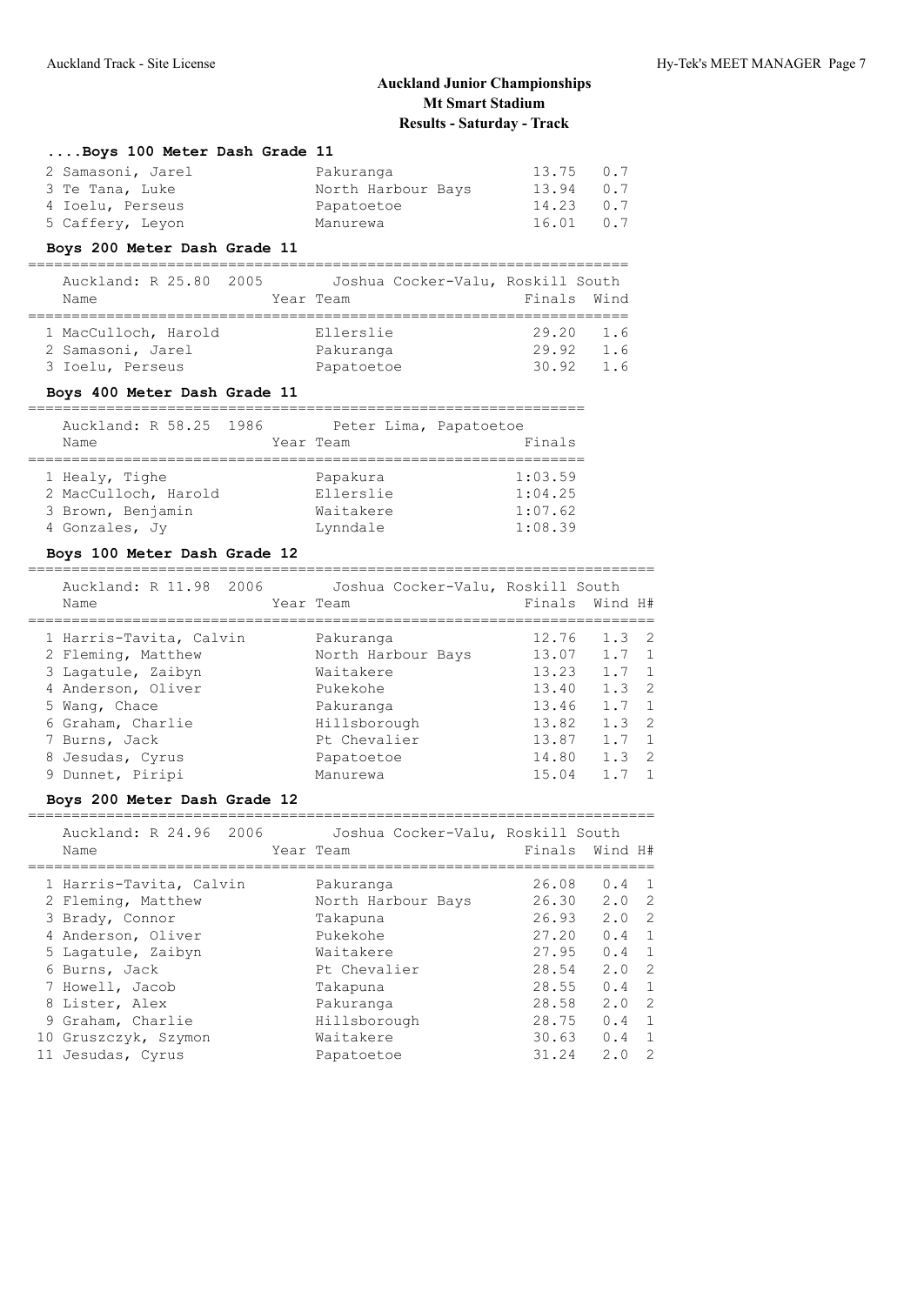## **Boys 400 Meter Dash Grade 12**

| Auckland: R 54.53 1987         | Richard Haldaner, North Harbour |           |                |
|--------------------------------|---------------------------------|-----------|----------------|
| Name                           | Year Team                       | Finals H# |                |
|                                |                                 |           |                |
| 1 Fleming, Matthew             | North Harbour Bays              | 59.49     | $\mathbf{1}$   |
| 2 Brady, Connor                | Takapuna                        | 1:02.60   | $\mathbf{1}$   |
| 3 Howell, Jacob                | Takapuna                        | 1:02.88   | $\overline{2}$ |
| 4 O'Dwyer, Sam                 | Pakuranga                       | 1:03.80   | $\mathbf{1}$   |
| 5 Gouws, Keagan                | Pakuranga                       | 1:04.44   | $\mathbf{1}$   |
| 6 Gruszczyk, Szymon            | Waitakere                       | 1:06.06   | $\overline{2}$ |
| 7 Jesudas, Cyrus               | Papatoetoe                      | 1:07.33   | $\mathbf{1}$   |
| 8 Day, Harrison                | Pakuranga                       | 1:08.29   | $\mathbf{1}$   |
| 9 Lister, Alex                 | Pakuranga                       | 1:09.53   | $\overline{2}$ |
| 10 Hamilton, Zachary           | North Harbour Bays              | 1:11.59   | $\overline{2}$ |
| Boys 80 Meter Hurdles Grade 12 |                                 |           |                |
| Auckland: R 12.23 2006         | Thomas Spragg, Papakura         |           |                |
| Name                           | Year Team                       | Finals    | Wind           |
| 1 Brady, Connor                | Takapuna                        | 13.03     | 0.9            |
| 2 Su, Daequan                  | Pt Chevalier                    | 14.59     | 0.9            |
| 3 Gouws, Keagan                | Pakuranga                       | 15.44     | 0.9            |
| 4 Dunnet, Piripi               | Manurewa                        | 16.19     | 0.9            |
| -- Wang, Chace                 | Pakuranga                       | DO .      | 0.9            |
|                                |                                 |           |                |

#### **Boys 1200 Meter Race Walk Grade 12**

| Auckland: R 6:47.59 2020 |           |           | Richie Trathen, Pakuranga |
|--------------------------|-----------|-----------|---------------------------|
| Name                     | Year Team |           | Finals                    |
| 1 Day, Harrison          |           | Pakuranga | 6:26.15R                  |

# **Boys 100 Meter Dash Grade 13**

| Auckland: R 11.63 1985 | A Tuala, Papatoetoe |        |      |
|------------------------|---------------------|--------|------|
| Name                   | Year Team           | Finals | Wind |
|                        |                     |        |      |
| 1 Lamb, Owen           | North Harbour Bays  | 11.71  | 1.2  |
| 2 Keereweer-Taia, Tane | Waitakere           | 12.21  | 1.2  |
| 3 King, Noa            | Takapuna            | 12.50  | 1.2  |
| 4 Pua, Alexander       | Manurewa            | 12.89  | 1.2  |
| 5 Rawat, Toesh         | Pakuranga           | 13.81  | 1.2  |
| 6 Gilbert, Duke        | Lynndale            | 14.17  | 1.2  |

## **Boys 200 Meter Dash Grade 13**

| Auckland: R 22.83 2016<br>Name                                                           | Dominic Overend, Waitakere City<br>Year Team                        | Finals Wind                               |                                 |
|------------------------------------------------------------------------------------------|---------------------------------------------------------------------|-------------------------------------------|---------------------------------|
| 1 Lamb, Owen<br>2 King, Noa<br>3 Pua, Alexander<br>4 Plaistowe, Joseph<br>5 Rawat, Toesh | North Harbour Bays<br>Takapuna<br>Manurewa<br>Takapuna<br>Pakuranga | 23.81<br>26.16<br>26.20<br>28.23<br>29.61 | 1.6<br>1.6<br>1.6<br>1.6<br>1.6 |
|                                                                                          |                                                                     |                                           |                                 |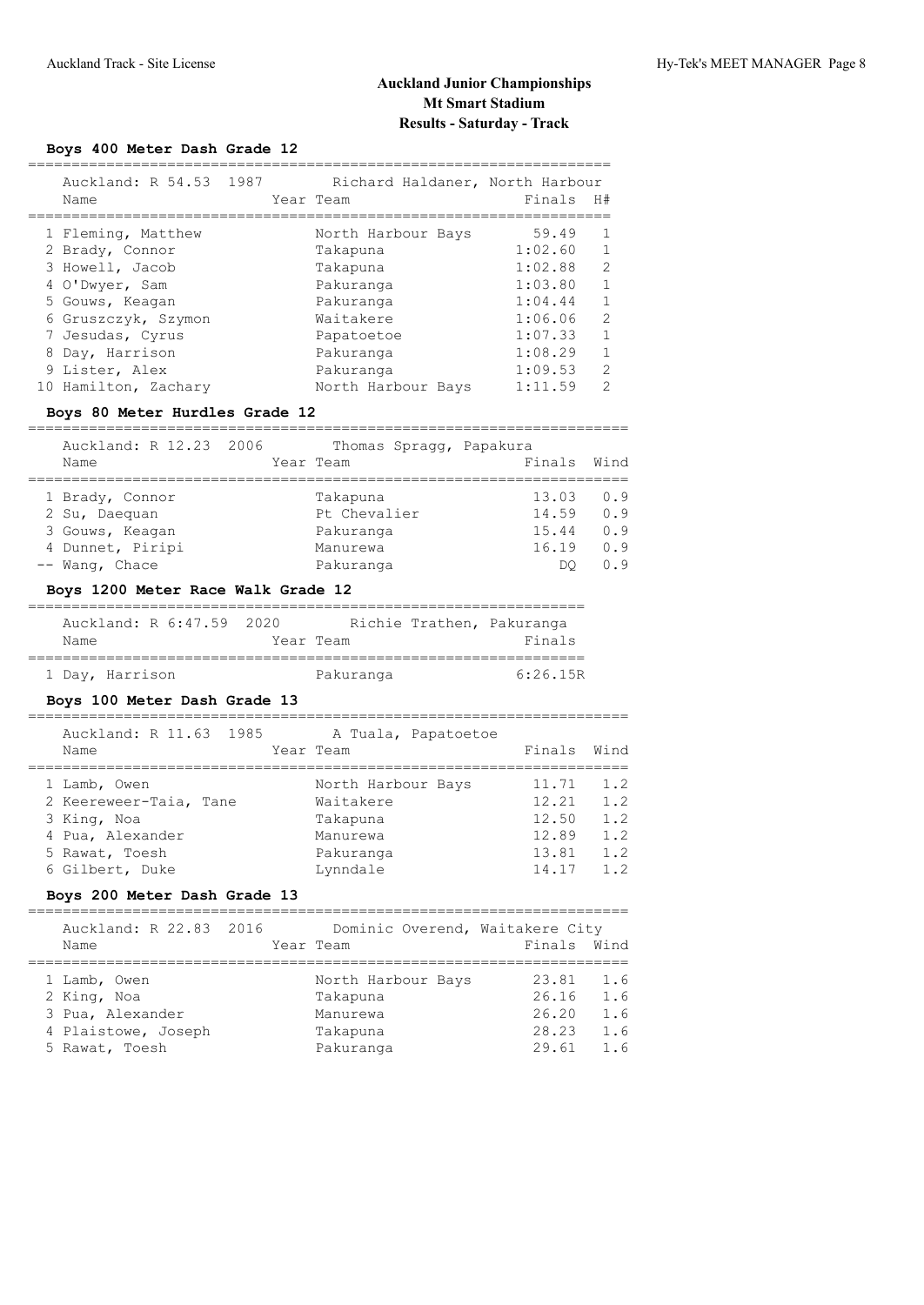## **Boys 400 Meter Dash Grade 13**

| Auckland: R 54.14 2017<br>Name | Daymon Shute, Waitakarere<br>Year Team | Finals  |
|--------------------------------|----------------------------------------|---------|
| 1 Platts, Aidan                | Papakura                               | 55.11   |
| 2 King, Noa                    | Takapuna                               | 56.95   |
| 3 Gonzales, Ty                 | Lynndale                               | 59.41   |
| 4 Geldenhuys, Christian        | Pakuranga                              | 1:02.80 |
| 5 Plaistowe, Joseph            | Takapuna                               | 1:03.02 |
| 6 Rawat, Toesh                 | Pakuranga                              | 1:04.61 |
| 7 Healy, Flynn                 | Papakura                               | 1:07.43 |
|                                |                                        |         |

#### **Boys 80 Meter Hurdles Grade 13**

| Auckland: R 11.50 2012 |  |           |          | Niven Longopoa, Hillsborough |  |
|------------------------|--|-----------|----------|------------------------------|--|
| Name                   |  | Year Team |          | Finals Wind                  |  |
|                        |  |           |          |                              |  |
| 1 Gonzales, Ty         |  |           | Lynndale | 13.56 2.6                    |  |

## **Boys 100 Meter Dash Grade 14**

========================================================================

| Auckland: R 11.24 2016<br>Name | Mogammad Smith, Waitakere<br>Year Team |       | Finals Wind H# |
|--------------------------------|----------------------------------------|-------|----------------|
| 1 Guyo, Francis                | Pakuranga                              | 11.49 | $3.2 \quad 1$  |
| 2 Barnett, Oliver              | Papakura                               | 11.61 | 1.8 2          |
| 3 Langley, Benjamin            | Ellerslie                              | 11.74 | $3.2 \quad 1$  |
| 4 Blundell, Ben                | Pakuranga                              | 11.95 | $1.8-2$        |
| 5 Xie, Haowen                  | Pakuranga                              | 12.00 | $3.2 \quad 1$  |
| 6 Christie, Scott              | Waitakere                              | 12.54 | $3.2 \quad 1$  |

## **Boys 200 Meter Dash Grade 14**

| Auckland: R 22.83 2016<br>Name | Mogammad Smith, Waitakere City<br>Year Team | Finals | Wind |
|--------------------------------|---------------------------------------------|--------|------|
|                                |                                             |        |      |
| 1 Barnett, Oliver              | Papakura                                    | 24.19  | 0.2  |
| 2 Xie, Haowen                  | Pakuranga                                   | 25.00  | 0.2  |
| 3 Wallace, Timothy             | Pakuranga                                   | 25.09  | 0.2  |
| 4 Retford, Noah                | Pakuranga                                   | 25.49  | 0.2  |
| 5 Fairclough, Benjamin         | Waitakere                                   | 26.07  | 0.2  |
| 6 Patchell, Jesse              | Pakuranga                                   | 26.38  | 0.2  |

## **Boys 400 Meter Dash Grade 14**

|  |  |  |  |  | $- -$ |  |  |  |  |  |
|--|--|--|--|--|-------|--|--|--|--|--|

| Auckland: R 52.03 1994<br>Name                                                                             | B Halaholo, Roskill South<br>Year Team                           | Finals                                      |
|------------------------------------------------------------------------------------------------------------|------------------------------------------------------------------|---------------------------------------------|
| 1 Wallace, Timothy<br>2 Mclean, Conall<br>3 Fairclough, Benjamin<br>4 Christie, Scott<br>5 Patchell, Jesse | Pakuranga<br>Pt Chevalier<br>Waitakere<br>Waitakere<br>Pakuranga | 53.64<br>54.64<br>57.85<br>59.67<br>1:01.41 |